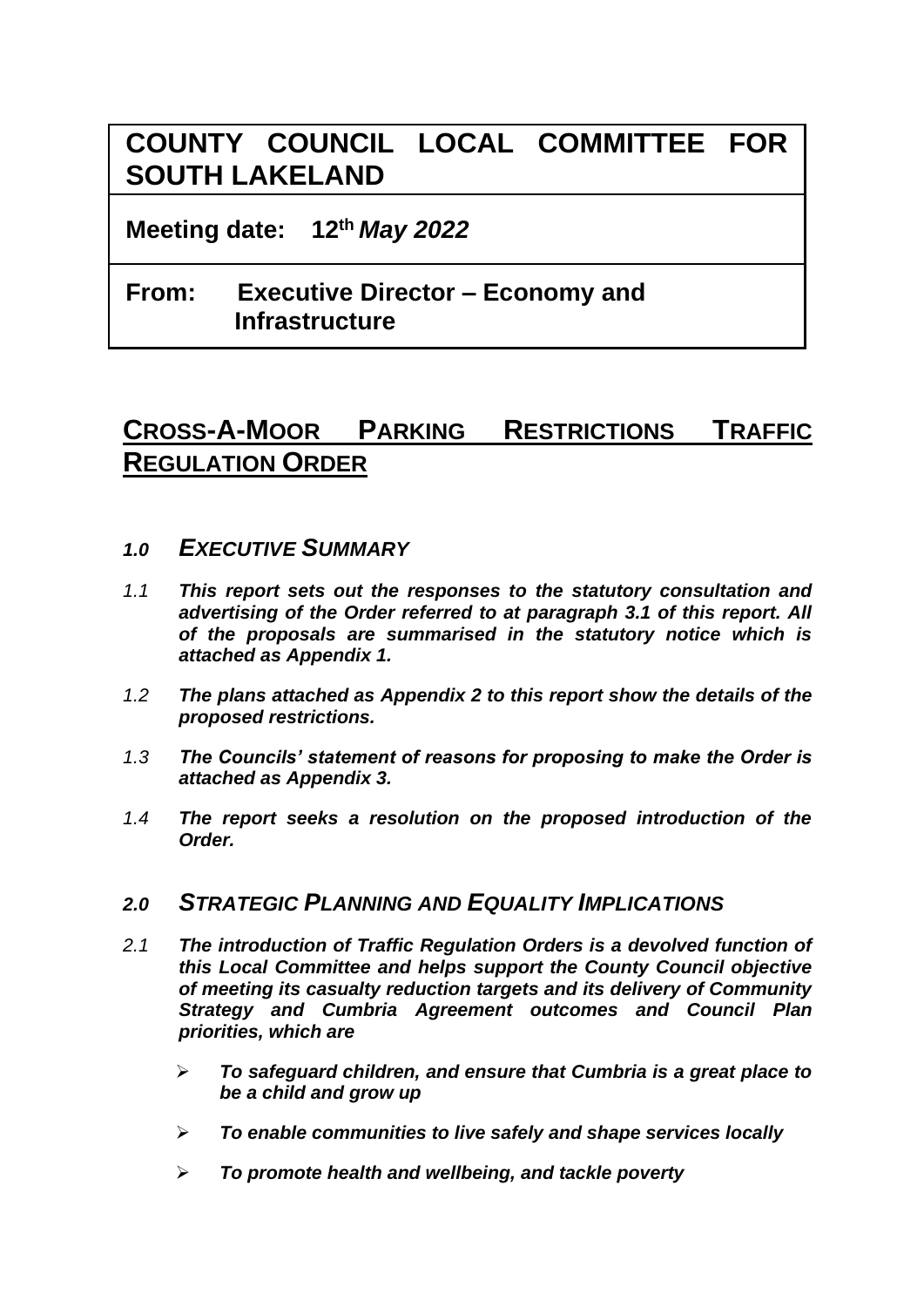- ➢ *To protect and enhance Cumbria's world class environment*
- ➢ *To provide safe and well maintained roads and an effective transport network*
- ➢ *To promote sustainable economic growth, and create jobs*
- ➢ *To support older and vulnerable people to live independent and healthy lives*
- ➢ *To be a modern and efficient council*

*Members are advised that generally the measures contained in the proposals contribute to these commitments by continuing to ensure that the council are able to provide an effective and safe Highway Network.*

### *3.0 RECOMMENDATION*

*3.1 Having taken into account the objections and representations which were received during the statutory consultation and advertisement, and having also taken into consideration the matters contained in Section 122(2) of the Road Traffic Regulation Act 1984 which are more specifically referred to at paragraph 7.2 of this Report, that The County of Cumbria (Various Roads, South Lakeland Area) (Consolidation of Traffic Regulations) (Order 2002) (Cross-A-Moor) Variation Order (20><) ("the Order"), be brought into operation as advertised.*

#### **4.0 BACKGROUND**

- 4.1 As part of the construction of the new roundabout on the A590 at Cross-A-Moor the existing accesses to the U5954 road to Pennington (formerly known as C5036) and the U5696 road to Swarthmoor are to be stopped up.
- 4.2 It is proposed to introduce No Waiting at Any Time (double yellow line) restrictions around the new turning heads which are being created.
- 4.3 In addition, it is proposed to introduce Prohibition of Motor Vehicles (no exemptions) restrictions on the U5954 road to Pennington (formerly the C5036) and the U5696 road to Swarthmoor, at 11m and 10m respectively from their former junctions with the A590. This is to prevent motor vehicles exiting onto or from the A590.
- 4.4 The plans showing the proposals is attached as Appendix 2, the Council's statement of reasons for proposing to make the Order is attached as Appendix 3 and a copy of the statutory notice is attached as Appendix 1.
- 4.5 The proposals were consulted upon and advertised on 10<sup>th</sup> March 2022, with the statutory 21 days statutory consultation and advisement period ending on 31st March 2022.
- 4.6 Appendix 4 summarises and recommends the outcome from various comments received to the proposals.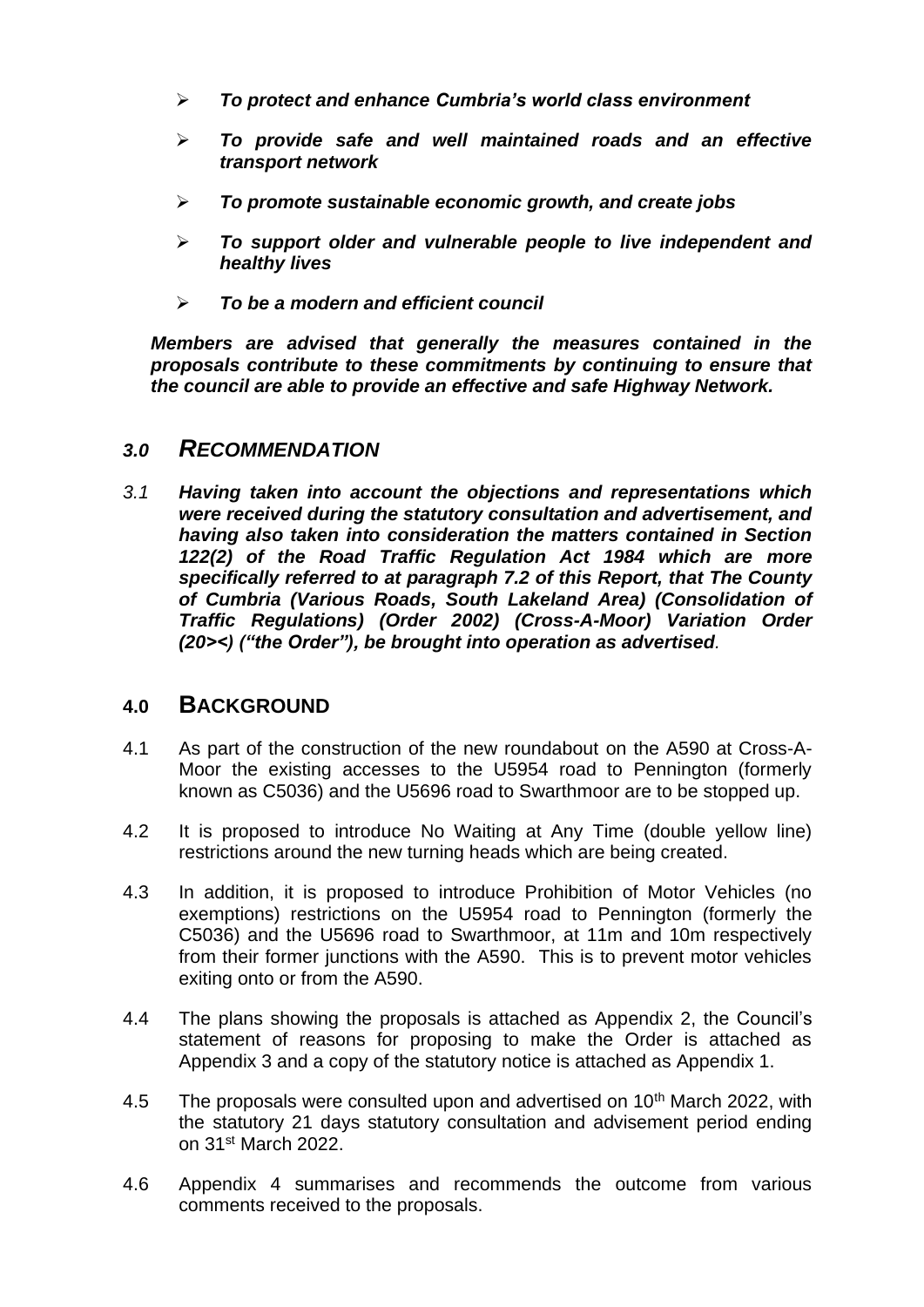- 4.7 A total of 2 responses were received
- 4.8 Of the responses received 1 was in support and 1 was conditional.
- 4.9 The conditional request asked that a turning area be provided for the refuse wagons away from the residential properties as initial plans provided by National Highways showed a turning area in front of the properties which is privately owned.
- 4.10 Proposals for a turning head away from the residential properties is being drawn up and will be presented to South Lakeland Highways Working Group and Local Committee at a later date.
- 4.11 Having considered all the comments and objections received it is recommended that the Order is introduced as advertised.

### **5.0 OPTIONS**

5.1 Local Committee may accept, amend or reject the Recommendation at paragraph 3.1

## **6.0 RESOURCE AND VALUE FOR MONEY IMPLICATIONS**

- 6.1 If Local Committee decide to agree recommendation 3.1 the estimated £5,000 all costs associated with preparing and consulting on the Order would be met through a private works agreement with National Highways. Should the proposals be approved National Highways will implement the signs and lines with no additional costs to Cumbria County Council.
- 6.2 Local Committee are asked to note that if it is decided to agree recommendation 3.1 the ongoing maintenance of road markings and signage based on a ten year cost estimation is approximately £25 per year which would need to be met from within the Highways revenue budget devolved to Local Committee. (SR 28/04/2002)

## **7.0 LEGAL IMPLICATIONS**

7.1 The County Council, as Traffic Authority, must take into consideration t the matters contained in section 122(2) of the Road Traffic Regulation Act 1984 ("the 1984 Act") detailed below, in considering whether it is expedient to agree to the implementation of the Order detailed in this Report. for the reasons specified in the Statements of Reason attached as Appendix 3, namely: -

(a) for avoiding danger to persons or other traffic using the roads or any other roads or for preventing the likelihood of any such danger arising, or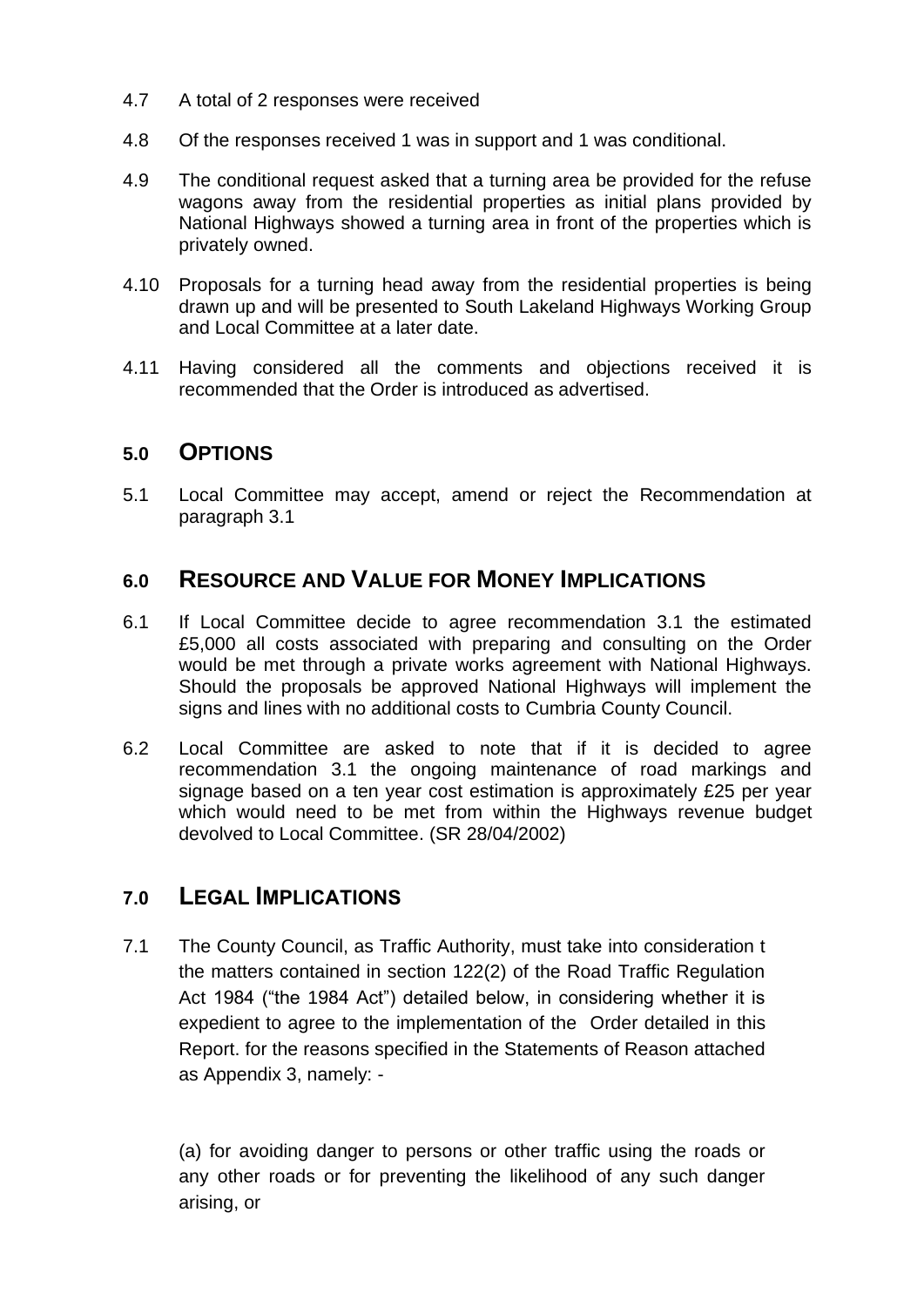(c) for facilitating the passage on the roads or any other roads of any class of traffic (including pedestrians), or

(f) for preserving or improving the amenities of the area through which the roads run.

- 7.2 Under Section 122(2), the matters which must be taken into account in exercising that duty are: -
	- (a) The desirability of securing and maintaining reasonable access to premises;
	- (b) the effect on amenities of an area;

(c) the national air quality strategy prepared under section 80 of the Environment Act 1995;

(d) the importance of facilitating the passage of public service vehicles and of securing the safety and convenience of persons using or desiring to use such vehicles; and

(e) any other matters appearing to the authority to be relevant.

7.3 Local Committees may, pursuant to Part 2D, paragraph 5.1.2 g) of the Constitution, approve the making of traffic regulation orders in accordance with powers under Parts I, II and IV of the Road Traffic Regulation act 1984, **except**  for the making of Traffic Regulation Orders which involve the introduction for onstreet residents permits, which are delegated to the Executive Director – Economy and Infrastructure subject to a decision of the appropriate member body to introduce such charges. (13.4.2022)

## **8.0 CONCLUSION**

8.1 It is recommended that the Order be brought into force in accordance with the recommendation in paragraph 3.1.

**Angela Jones Executive Director – Economy and Infrastructure** April 2022